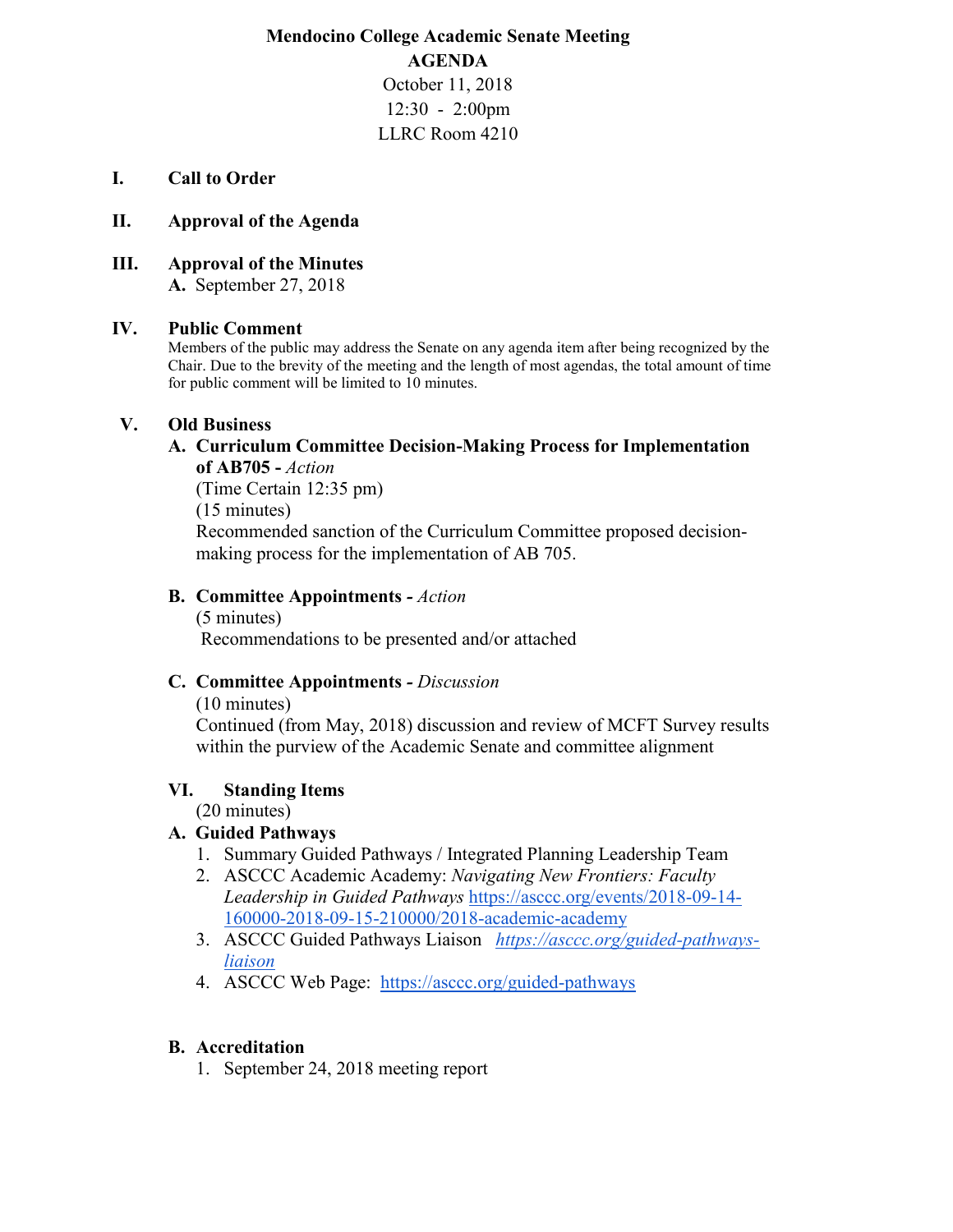2. ACCJC Standards [https://accjc.org/eligibility-requirements-standards](https://accjc.org/eligibility-requirements-standards-policies/#accreditation-standards)[policies/#accreditation-standards](https://accjc.org/eligibility-requirements-standards-policies/#accreditation-standards)

## **VII. Senate Reports**

(20 minutes)

- **A. Senator Petti** (September 27)
- **B. Senator Cannon** (September 27)
- **C. President Indermill** (September 27 and October 11)
- **D. Other**

### **VIII. Open Forum**

Members of the public, as well as senators, may address the senate with comments that are within the purview of the Academic Senate. The total amount of time allotted will be determined and announced by the chair based upon the scheduled adjournment time.

### **IX. Adjournment**

----------------------------------------------------------------------------------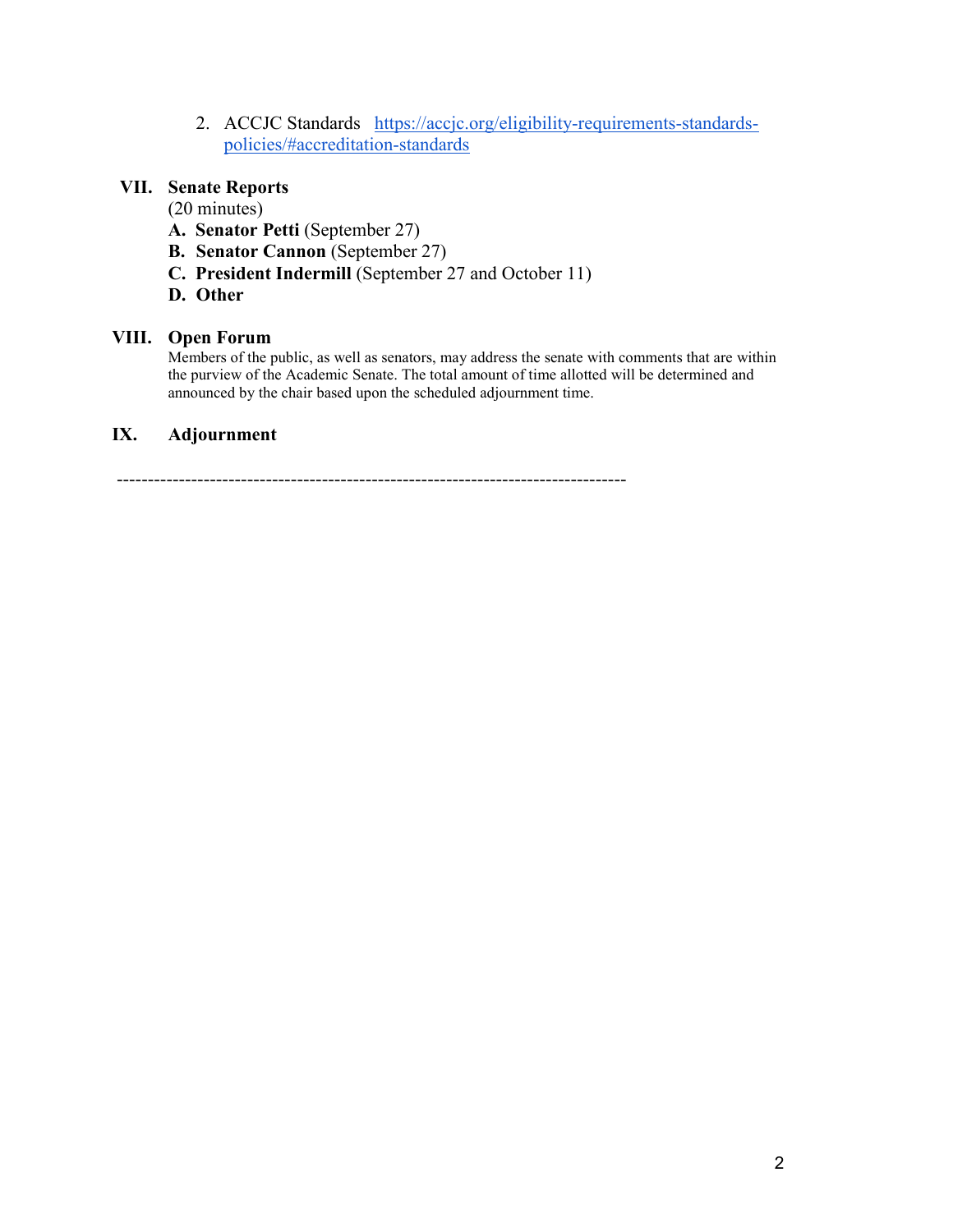# **Academic Senate Meeting October 11, 2018 V. B.**

The following committee continue to have vacancies, recommendations are noted:

**Accreditation Steering:** One FT Faculty At-Large ● **Educational Action Planning:** (EAP): SLOT Chair\* ● **Foundational Skills:** 2 FT Faculty ● **Staffing:** One FT Faculty ● Tim Beck **Student Learning Outcomes Faculty Chair (SLOT):** One FT Faculty\* ●

# **Academic Senate Meeting October 11, 2018 V. C.**

Last Spring (March 1 and May 3) the Academic Senate addressed the Mendocino College Federation of Teachers Climate Survey as it relates to the "10+1". It was decided to continue to continue discussion about our role and follow up. Each of the survey items that relate to the Academic Senate purview were aligned with the committees that should be addressing those and related issues. Edington and Indermill discussed these with VPAA Polak, requesting time during the Fall Committee Chairs meeting to share.

Excerpt from Academic Senate Minutes, March 1, 2018:

- Phil Warf explained that the data shows overwhelming attitudes towards sub-groups based on the various questions in the survey.
- The discussion was about whether this topic could be placed on a future agenda so the Senate can look at these areas further and decide what we can and should do with this information.
- Warf's Academic Senate Report:

To: Academic Senate From: Phil Warf, MCFT President Date: March 1, 2018 Re: Union Membership Climate Survey

 $\mathcal{L}_\text{max}$  , and the contract of the contract of the contract of the contract of the contract of the contract of the contract of the contract of the contract of the contract of the contract of the contract of the contr Near the end of the Fall 2017 semester, the Mendocino College Federation of Teachers conducted a survey of members about the "climate" on campus. A number of questions explored attitudes about participatory governance. After consultation, union and senate leaders agreed that several specific survey items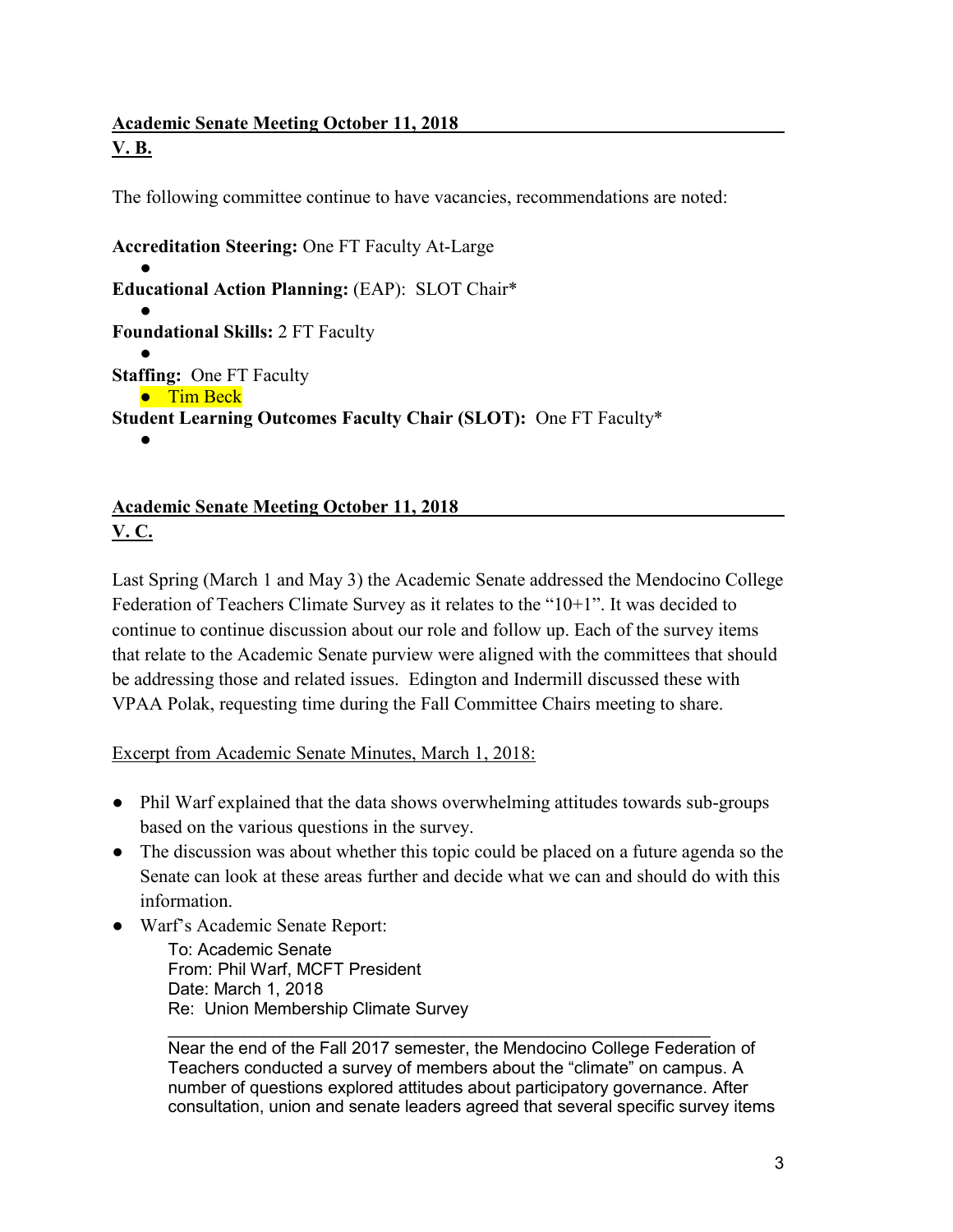relate directly to the 10+1 and are appropriate for review by the Academic Senate. Of particular interest were the members' evaluations of their colleagues and the administration in the following areas:

- Level of support for faculty in doing their job effectively
- Level of support for personally designed professional development
- Responsiveness to suggestions for improvement by faculty
- Valuing input by faculty in making staffing decisions
- Valuing input by faculty when considering adding or eliminating programs

• Observing participatory governance and creating internal processes for inclusive practices

I have already shared these results with the Board of Trustees and President Reyes. Below is some information about the survey.

### *About the survey:*

The questionnaire was written by a committee of union members utilizing questions that have appeared in climate surveys done by other CCC's as well as private consulting firms. The population for the study was all full-time faculty union members as of Fall 2017. We implemented the survey using the Survey Monkey online tool. It was open for responses from October 26 to November 10, 2017. Overall, 28 faculty completed the survey

Additional supporting documents to be proved at the meeting and can be found on the Academic Senate website: [https://www.mendocino.edu/sites/default/files/as\\_minutes\\_3-](https://www.mendocino.edu/sites/default/files/as_minutes_3-1-2018_approved._docx.pdf) [1-2018\\_approved.\\_docx.pdf](https://www.mendocino.edu/sites/default/files/as_minutes_3-1-2018_approved._docx.pdf)

### Excerpt from Academic Senate Minutes, March 1, 2018:

## **1. Full-Time Faculty Climate Survey:** Discussion of survey items with Senate. **(Attachment 2)**

The suggested committees were looked at to address the concerns from the Mendocino College Federation of Teachers (MCFT) campus climate survey. It was discussed that committees would be the place to work on the issues. The following points were made in helping committees to do address these issues:

1. The senate must work with the committee chairs to ensure they

understand the concerns raised by the survey,

2. Faculty members on committees should be mindful of those survey issues as they work on their committee

3. There should be another column for VP's to be checked and question 4 should have President and VP's checked.

Discussion of strategically placing senators on these committees so that these ideas are continually kept in the fore-front. We need to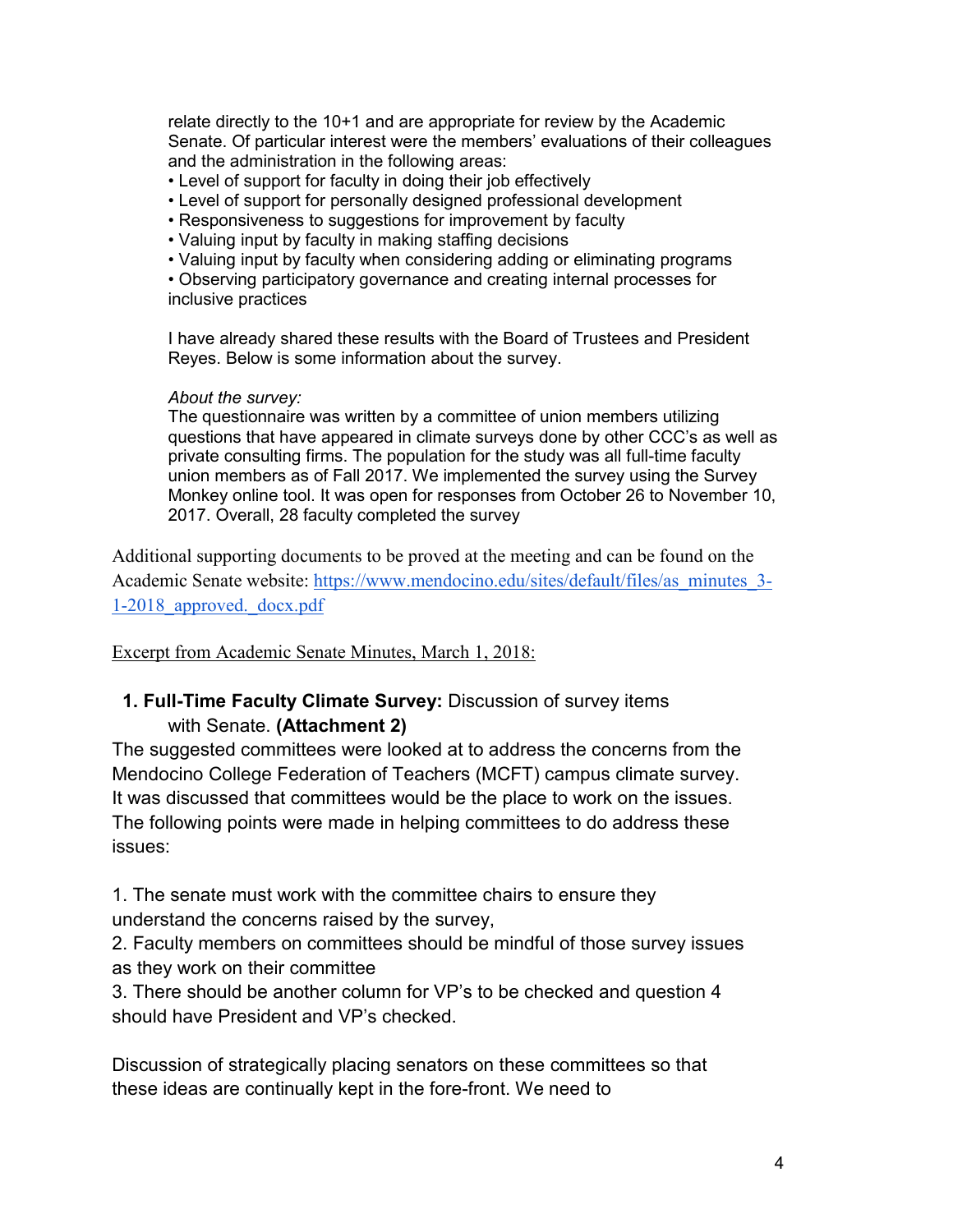encourage all faculty to speak up. It was acknowledged that not all faculty may feel that they have the ability to speak up.

Indermill asked, "Is this how you (the senate) feel we need to move forward?" There was general affirmation of this and the following points were made during the discussion:

1. Strategies to empower faculty to be a "committee member" and how to address the issues in committees.

2. Change cannot happen until we have some ownership of the information. We need to meet with all parties and see how members feel about this information. Since the survey came from the union, the meeting must come from union leadership. When the District's survey results come out then a meeting with all parties may be a better time. Senate involvement is integral to this discussion.

3. This should be at the faculty meeting during Fall In Service as it has the largest attendance.

4. These results demonstrate a shared faculty experience. People do not move forward when they do not feel empowered - when they don't feel they have a voice.

5. We only have 50% (now) of the data.

6. The part-time constituency have spoken about these issues also.

The question was raised about the status of District's recent survey. "Have they surveyed the students yet?" There was an ad-hoc committee made up of Deans, VP's, Students and an invited faculty member to make up the student survey.

**Conclusion**: It was decided to bring this discussion back early next fall so that the senate can discuss this more thoroughly. Also a discussion with the whole college at the fall in-service. Empowerment training at in-service for full and part-time faculty meeting (in the fall).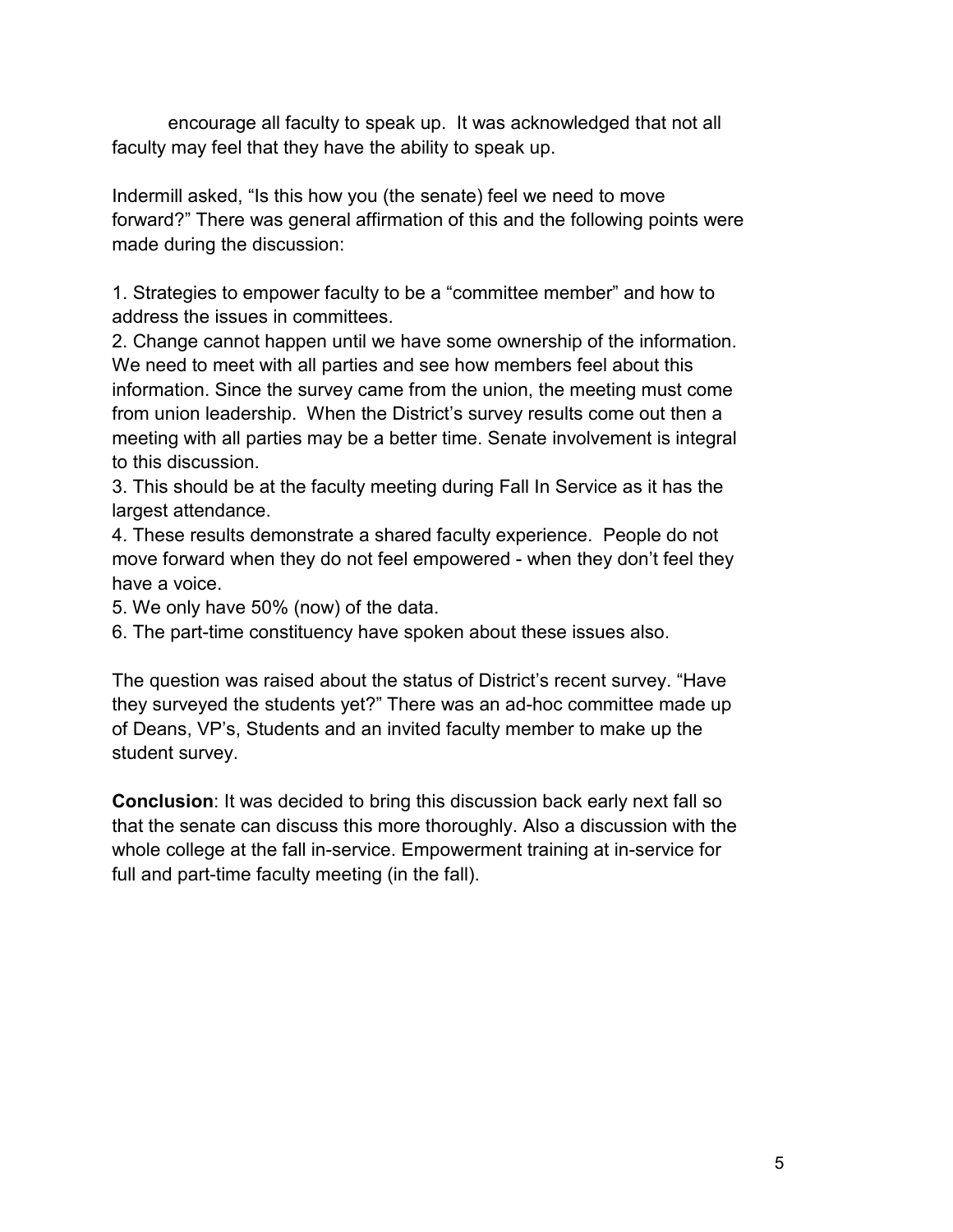# **Academic Senate Meeting October 11, 2018 VII. A.**

# **Nicholas Petti Senator's Report 9/20/2018**

Vincent Poturica submitted a potential Flex opportunity from Butte College, a series of webinars devoted to OER. I forwarded the information to the Flex Committee to make sure it would be an approved flex activity for Mendocino College. The Flex Committee approved it and I sent it out to the Faculty at large.

# **Academic Senate Meeting October 11, 2018 VII. B.**

# **Part Time Faculty, Taylor Cannon: Senator's Report for 9/27/18**

## Item  $# 1$ :

I received an interesting email request from the non-profit grou[p](https://immigrantsrising.org/) [Immigrants Rising](https://immigrantsrising.org/)  [\(formerly EF4C or Educators for Fair Education\),](https://immigrantsrising.org/) most likely since I am on their listserv. The email was sent from Nancy Jodaitis, Director of Higher Education Initiatives for the organization. Given the information concerning statewide resolutions coming out of the Chancellor's Office [\(Background information,](https://extranet.cccco.edu/Portals/1/ExecutiveOffice/Consultation/2018_agendas/September/3.Undocumented-Student-Week-of-Action.pdf) [2.8-Attachment-Board-Resolution-](https://extranet.cccco.edu/Portals/1/ExecutiveOffice/Board/2018_agendas/September/2.8-Attachment-Board-Resolution-Undocumented-Student-Action-Week.pdf)[Undocumented-Student-Action-Week](https://extranet.cccco.edu/Portals/1/ExecutiveOffice/Board/2018_agendas/September/2.8-Attachment-Board-Resolution-Undocumented-Student-Action-Week.pdf) & [2.8-Board-Resolution-Undocumented-Student-](https://extranet.cccco.edu/Portals/1/ExecutiveOffice/Board/2018_agendas/September/2.8-Board-Resolution-Undocumented-Student-Week.pdf)[Week\)](https://extranet.cccco.edu/Portals/1/ExecutiveOffice/Board/2018_agendas/September/2.8-Board-Resolution-Undocumented-Student-Week.pdf), I thought it might be of consideration for the academic senate to possibly pass a resolution in support of this initiative at our own college. I forwarded the email to academic senate president Catherine Indermill since I did not feel qualified to complete the survey. Indermill then confirmed with the college president Arturo that the survey was completed and asked that the results of the survey be shared with college faculty and staff.

Here is the information from the email:

The Chancellor's Office of the California Community Colleges has joined with Immigrants Rising (formerly E4FC), and the CCC Foundation **to conduct a statewide survey regarding current services offered to undocumented students.** Because of an evershifting legal and political landscape, it is critical that the Chancellor's Office has a clear, data-driven understanding of how the colleges currently serve these students and what the Chancellor's Office can do to reinforce and bolster your college's efforts.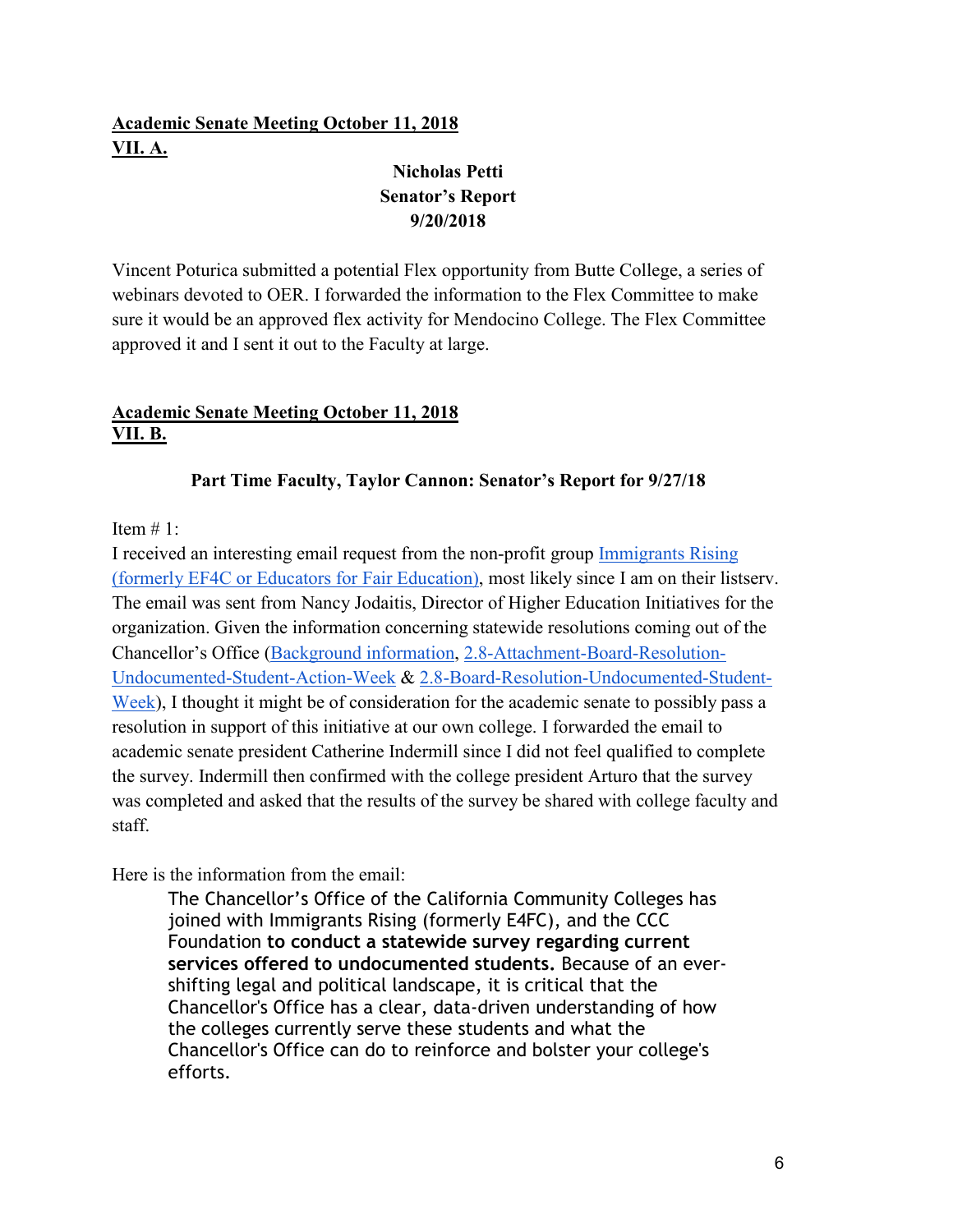**PLEASE read the email below and complete the survey (**link below in RED**)** or forward this to the proper person on your campus. The Chancellor sent it to all the CEOs yesterday and asked us to forward it to all of you to ensure frontline faculty and staff are also involved!

The Chancellor's Office will be participating in *Undocumented Student Week of Action, October 15-19, 2018*, coordinating a number of activities related to supporting our undocumented student populations.

Here is the email information that was sent out by the Chancellor's office to college presidents and staff. Of importance for the academic senate concerning a possible resolution is the information highlighted in yellow:

## Dear Colleagues,

When undocumented young people are able to pursue education and careers, they can create new, brighter futures for themselves, their families, and their communities. The California Community Colleges serve the largest number of undocumented students within our state's public educational system. I know that, for many years, individual colleges have provided a variety of supports to the undocumented young people who trust us with their educational goals.

The Chancellor's Office has sought to reassure students that our campuses will remain safe and welcoming places for people of all backgrounds to learn. As a system, the California Community Colleges have also advocated to our federal leaders on behalf of our undocumented population.

Next week, the Board of Governors will vote o[n](https://linkprotect.cudasvc.com/url?a=https%3a%2f%2fextranet.cccco.edu%2fPortals%2f1%2fExecutiveOffice%2fBoard%2f2018_agendas%2fSeptember%2f2.8-Attachment-Board-Resolution-Undocumented-Student-Action-Week.pdf&c=E,1,_0DWrqqcV-C6v15eKVsKDW0ppcLesujpVGXRQL6KfvIlR6845GJhfNIZB9b_T8NuDmgEiNwubkOlH8tI5k-qpeJxhALovyRo5iyBruJUmCkxw8Swwpfn&typo=1) [Board Resolution No.](https://linkprotect.cudasvc.com/url?a=https%3a%2f%2fextranet.cccco.edu%2fPortals%2f1%2fExecutiveOffice%2fBoard%2f2018_agendas%2fSeptember%2f2.8-Attachment-Board-Resolution-Undocumented-Student-Action-Week.pdf&c=E,1,_0DWrqqcV-C6v15eKVsKDW0ppcLesujpVGXRQL6KfvIlR6845GJhfNIZB9b_T8NuDmgEiNwubkOlH8tI5k-qpeJxhALovyRo5iyBruJUmCkxw8Swwpfn&typo=1)  [2018-05](https://linkprotect.cudasvc.com/url?a=https%3a%2f%2fextranet.cccco.edu%2fPortals%2f1%2fExecutiveOffice%2fBoard%2f2018_agendas%2fSeptember%2f2.8-Attachment-Board-Resolution-Undocumented-Student-Action-Week.pdf&c=E,1,_0DWrqqcV-C6v15eKVsKDW0ppcLesujpVGXRQL6KfvIlR6845GJhfNIZB9b_T8NuDmgEiNwubkOlH8tI5k-qpeJxhALovyRo5iyBruJUmCkxw8Swwpfn&typo=1) declaring October 15-19, 2018, as **"***Undocumented Student Week of Action"*. The Chancellor's Office, in partnership with the Student Senate, the Community College League of California and other organizations, will be releasing a series of tools and resources for colleges and students to use during and after the *Week of Action* to enhance awareness and support for undocumented students as well as to advocate to our federal leaders.

More information about *Undocumented Student Week of Action* will be released in the coming weeks. Right now, I am asking you to take three specific actions to support our planning efforts:

1. **Declare "Undocumented Student Week of Action" on your college and provide the Chancellor's Office with a point person for planning purposes**. This individual would be responsible receiving and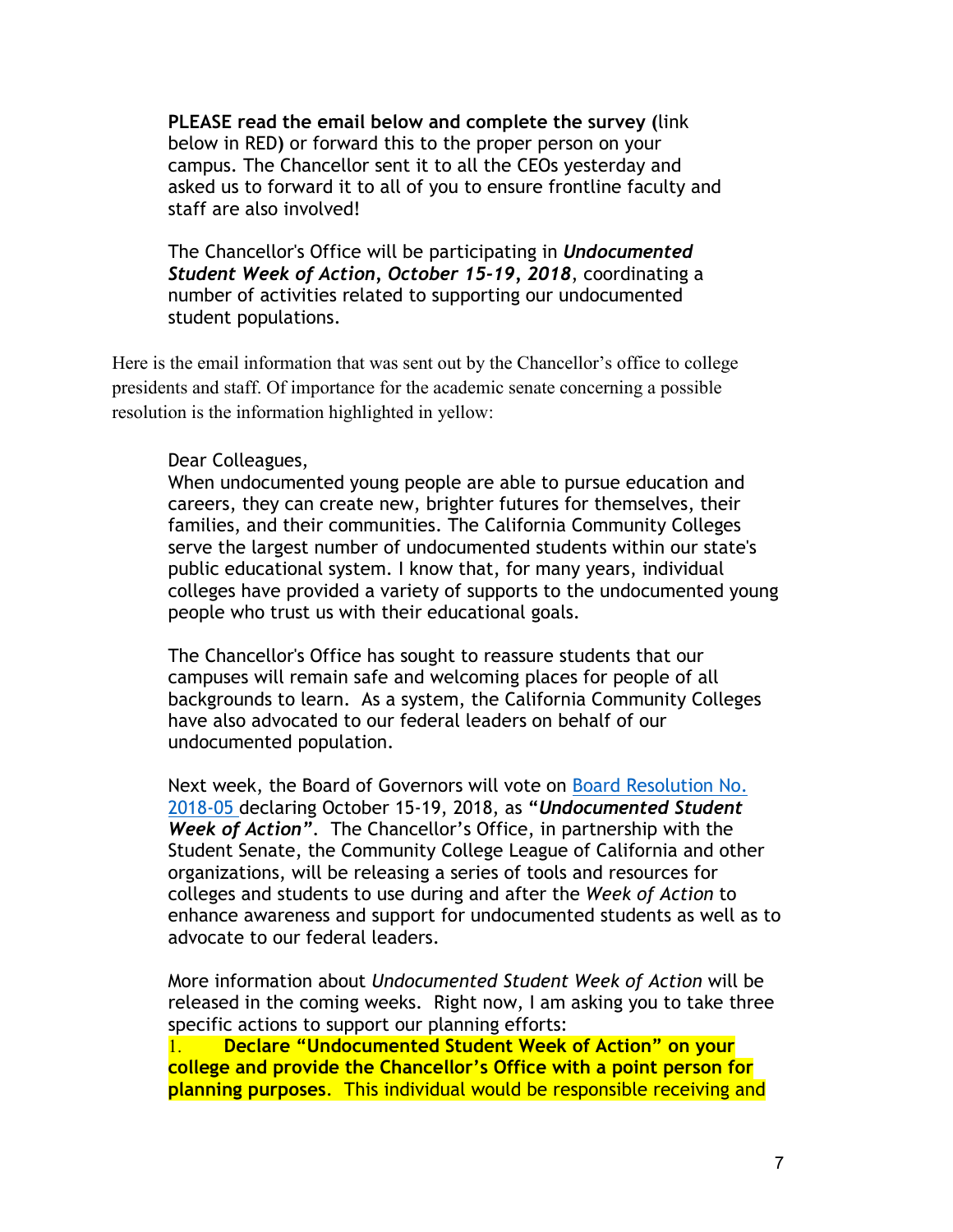disseminating electronic and mailed materials to support activities that would occur on your college during the Week of Action. Please email the name and contact information of this person to rdeanda@cccco.edu

2. **Complete the Chancellor's Office survey regarding current services offered to undocumented students on your college.** Because of an ever-shifting legal and political landscape, it is critical that the Chancellor's Office has a clear, data-driven understanding of how the colleges currently serve these students and what the Chancellor's Office can do to reinforce and bolster your college's efforts. That is why we [h](https://linkprotect.cudasvc.com/url?a=https%3a%2f%2fimmigrantsrising.org%2f&c=E,1,PJJo0WDN3Os_olEoaFMUkLWXuQPFpiIV6n5BSbJe4FaZf3fwEWmC1xrLgRHjsdzcPkuqIAK9VFwRgT1nsaHlTkgk6SyWfPi7KJLyNDgcJl5eDi5z8eqqew9s&typo=1)ave joined with [Immigrants Rising](https://linkprotect.cudasvc.com/url?a=https%3a%2f%2fimmigrantsrising.org%2f&c=E,1,PJJo0WDN3Os_olEoaFMUkLWXuQPFpiIV6n5BSbJe4FaZf3fwEWmC1xrLgRHjsdzcPkuqIAK9VFwRgT1nsaHlTkgk6SyWfPi7KJLyNDgcJl5eDi5z8eqqew9s&typo=1) (formerly E4FC), and the Foundation [for California Community Colleges](https://linkprotect.cudasvc.com/url?a=https%3a%2f%2ffoundationccc.org%2f&c=E,1,m9uWBtXvZM1KLMvQHqGLYm6RG6VQUJLAzchcBJBNNhmn9-xiFskUOe1cOsBoq0iiQljfApuv3gLgGPRr0hyfm9iQFSLZsKaKKuty2sL9tCSvrCWiUwCIJQb7&typo=1) to survey colleges about what services are currently offered for DACA and undocumented students, how they are administered, when they were established, and what educational access challenges these students are facing.

# **[COMPLETE THE SURVEY](https://www.surveymonkey.com/r/JGB8LJV)**

The information you share is essential to best serve this growing and vulnerable population. *The survey should take no longer than 15 - 20 minutes and we ask you to complete the survey by Friday, September 21, 2018.* If you have any questions, please email rdeanda@cccco.edu. Responses will be routed to Nancy Jodaitis, Director of Higher Education Initiatives at Immigrants Rising.

3. **Encourage your college to participate in the Week of Action informational webinar on Wednesday, September 19 from 1:00pm to 2:00pm.** This webinar, co-hosted by the League and the Chancellor's Office, will provide additional details regarding the activities planned during the Week of Action. Please participate a[t](http://email.zoom.us/track/click/30854053/cccconfer.zoom.us?p=eyJzIjoiR1BDcDJMWHdwa1p4ZHhTU2g2cUh3YlFPb1pVIiwidiI6MSwicCI6IntcInVcIjozMDg1NDA1MyxcInZcIjoxLFwidXJsXCI6XCJodHRwczpcXFwvXFxcL2NjY2NvbmZlci56b29tLnVzXFxcL3NcXFwvMTI3Mzk4OTU2XCIsXCJpZFwiOlwiZjE2ZjliOTc3ZmM5NDM3Njk5OTJjNmZlMjY0MjdiOGVcIixcInVybF9pZHNcIjpbXCIwN2I1NzgyZThlNzQxNGZkZWY5OTNiMzU4ODA4ZWZkOWQyOTBjZGExXCJdfSJ9) [https://cccconfer.zoom.us/s/127398956.](http://email.zoom.us/track/click/30854053/cccconfer.zoom.us?p=eyJzIjoiR1BDcDJMWHdwa1p4ZHhTU2g2cUh3YlFPb1pVIiwidiI6MSwicCI6IntcInVcIjozMDg1NDA1MyxcInZcIjoxLFwidXJsXCI6XCJodHRwczpcXFwvXFxcL2NjY2NvbmZlci56b29tLnVzXFxcL3NcXFwvMTI3Mzk4OTU2XCIsXCJpZFwiOlwiZjE2ZjliOTc3ZmM5NDM3Njk5OTJjNmZlMjY0MjdiOGVcIixcInVybF9pZHNcIjpbXCIwN2I1NzgyZThlNzQxNGZkZWY5OTNiMzU4ODA4ZWZkOWQyOTBjZGExXCJdfSJ9)

Thank you for helping to increase educational opportunities for all of our students. Sincerely, Eloy Ortiz Oakley Chancellor, California Community Colleges

Item  $# 2$ :

I attended the recent College Professional Development Opportunity on Friday 9/21/18 from 3:00pm to 4:00pm, which included a presentation on *Closing the Opportunity Gap in Higher Education* by Michele Siqueiros, President of the Campaign for College Opportunity. The discussion was on access and equity within higher education, with a focus on the importance of diversity and representation within institutions.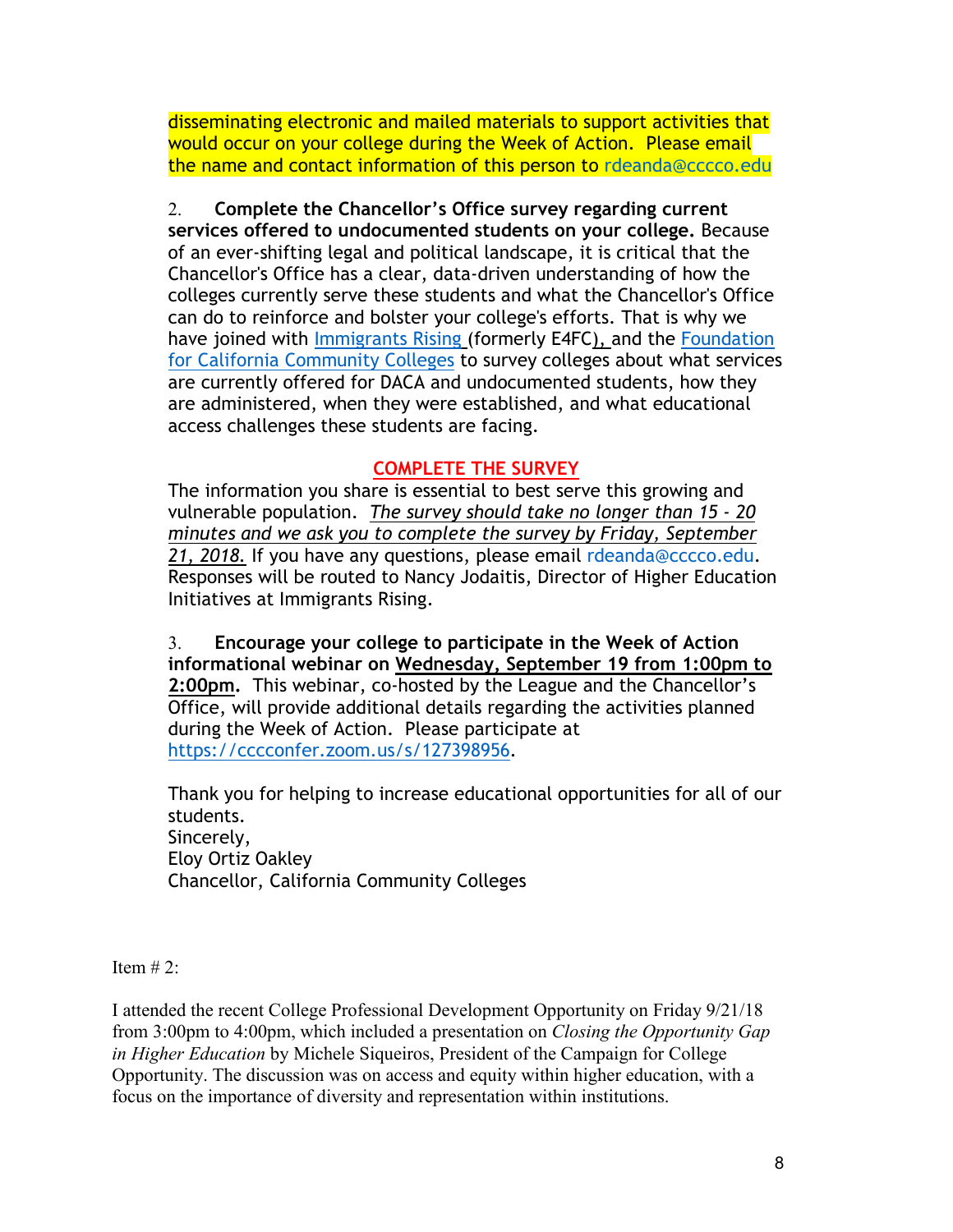Representation of faculty, administrators and academic senators demographics in relation the composition of higher education demographics were discussed.

# **Academic Senate Meeting October 11, 2018 VII. C.**

# **Academic Senate President's Report 9/27/2018**

## President's Policy Advisory Council

Last month BP 4220 / AP 4233.1 and BP 6505/AP 6505.1 were discussed and I have sent them out to the full- and part-time faculty for input. I anticipate these will be on the agenda for the 9/28/2018 meeting. I have received some feedback primarily related to academic freedom and the faculty responsibility in determining grading policies.

The proposed Academic Calendar for 2018-2019 was discussed. Phil Warf, MCFT President, sent out two options for the faculty to consider. It is significant that for the first time ina number of years there is more than one option to consider.

## Planning and Budgeting Committee

A new categorically funded faculty position was approved - Director of Clinical Education, which is required by the accrediting agency for the Physical Therapy Assistant Program.

## Guided Pathways

I continue to work with VPAA Debra Polak and Classified Senate Past President Chris Olsen on planning and preparing for the Guided Pathways / Integrated Planning Leadership Team work. The first Leadership Team meeting of the year was held 9/20 We confirmed our core principles:

- Visible, Accessible and Clear Information
- Integrated Services
- Educational Sound Practices

And we established our vision statement: Create a student - ready college and establish social justice and equity for the entire college community. The point of the principles is to ensure that every decision that is made surrounding GP is grounded in these fundamental ideals. The vision statement is to help us maintain a broad perspective of our work.

We divided into three groups to *review* the 5 Key Elements identified (March 2018) as priorities for this first year of planning to confirm it is still relevant and a priority; *determine tasks to be completed* - including *recommendation* for a new work group or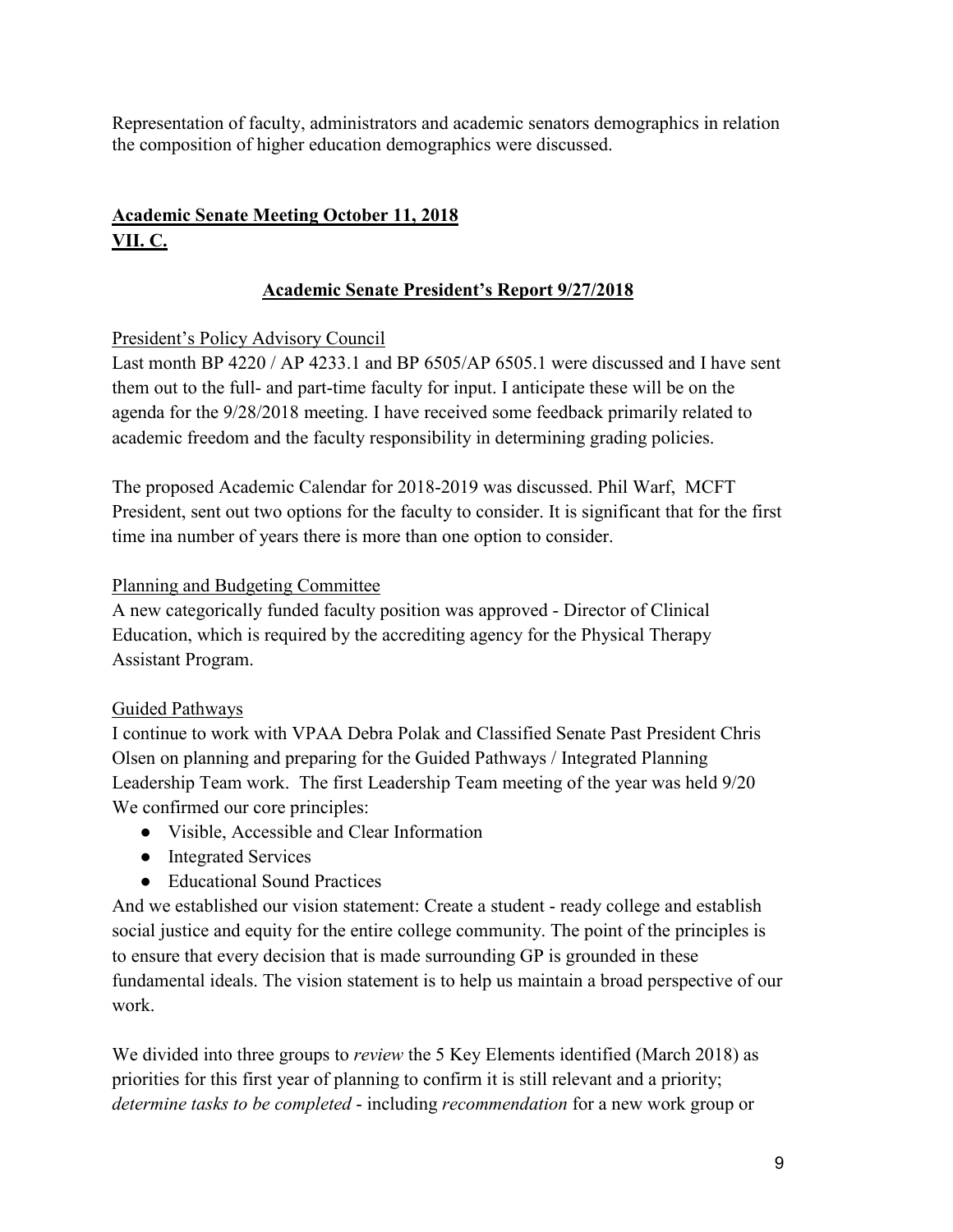assigning the task to an existing group to coordinate efforts (without duplication). We will continue to work on these in the upcoming weeks and I will share more detailed information after I review our notes and plans with the Tri-Chairs.

Ginny Buccelli (Foundational skills Chair and member of the GP/IP Leadership Team) and I attended the ASCCC Academy: *Navigating New Frontiers: Faculty Leadership in Guided Pathways.* Ginny attended the pre-academy GP Liaison Training and has some important information to share that will be on an upcoming agenda. Most significantly, is that I have been thinking we do not need to have a faculty member designated as the GP Liaison, but Ginny learned some important information that indicates we should, in fact, have a liason.

I have begun discussing the importance of every key-decision making committee folding the key elements into their committee descriptions and annual goals as appropriate. The point is the GP implementation is not selected to a few committees - it is District-wide and all committees should be working towards meeting these elements. I ask each Senator to review the key elements and determine which align with the committee you serve on, bring these up during your regular meetings.

## Educational Planning Committee

Reviewed last year's work including Program Advisor Teams and discussed the need to have decisions "looped back" to EAP to ensure progress is made on the recommendations we make (for example if corse modifications are recommended Curriculum Committee should report when they've been made and the action taken). We discussed tasks that need to be completed this year, including a comprehensive revision of the Educational Master Plan.

# Accreditation Steering Committee

The first ASC meeting is scheduled for Monday, 9/24 and we are schedule each month thereafter. Our agenda includes review of the timeline, review of and discussion of the ACCJC Standards, including the development of the Standard Teams.

# **Academic Senate President's Report 10/11/2018**

## Planning and Budgeting Committee (PBC)

At the monthly September meeting PBC were presented with budget information, an update on current hiring and reviewed the recommendations from the Staffing Committee.

Currently there are five active recruits: FYI Counselor, Automotive (one semester, longterm temporary), Director of Clinical Education (PTA faculty), Program Analyst,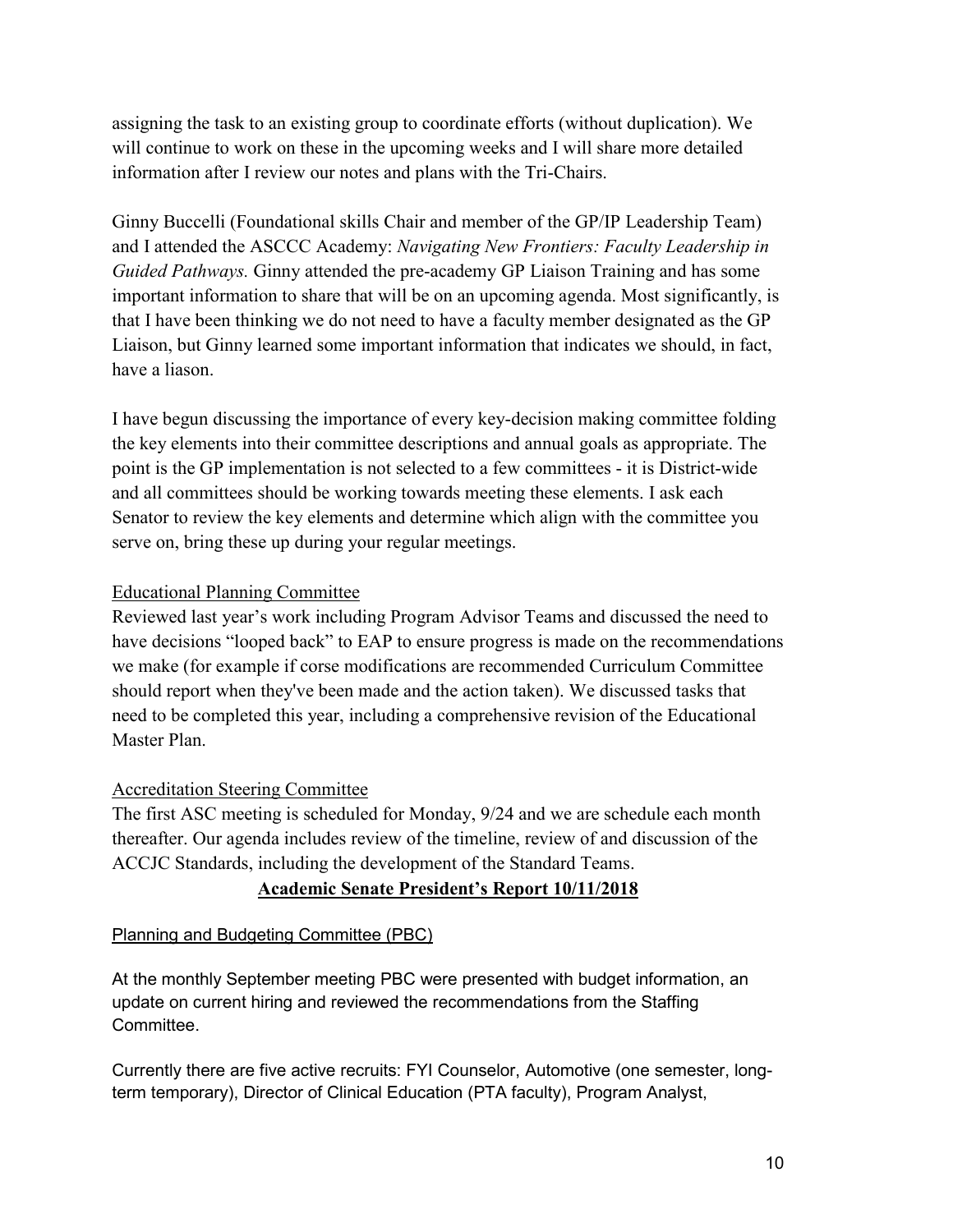Alternative Media Technician. A replacement for a Maintenance Technician was approved.

The Staffing Committee analyzed all staffing requests form the most recent round of requests in Program Review.. In all there were close to 50 requests:. 3 from management, 26 from classified and 19 faculty positions. Ultimately some of these were eliminated, as they were previously moved forward by PBC as needing to be replaced immediately or they were filled in another manner. This brought the list for PBC to consider down to 43 (2 management, 24 classified and 17 faculty). All of the members of PBC were directed to rank the top 10 position requests from each of the constituent groups. There is a additional meeting scheduled for Thursday, 10/11, if needed to discuss these rankings further.

The budget news is better than was predicted last Spring. As a reminder the new Funding Formula includes allocations based on student success in addition to FTES (as was the sole criteria in the past). Over the next three years the new formula will be phased in:

- 2018 2019: 70% based on FTES / 20% on Supplemental (Pell Grant, AB 540 & Promise Grant) / 10% on Student Success (including: ADTs, Degrees, Certificates, Transfer level math and English)
- 2019 2020: 65% / 20% / 15%
- 2020 2021: 60% / 20% / 20%

## **Accreditation Steering Committee**

At the first Accreditation Steering Committee this year we discussed the makeup of the committee, subcommittees and the timeline until our ACCJC visit in Spring of 2020, including the general work that needs to be completed.

Overall there is no change from last year's committee membership, except the addition of the Academic Senate President as the Co-Chair along with VPAA Polak. The committee is short one full-time faculty member. Weose that should be included on each of the Standard subcommittees:

- Standard I: Mission, Academic Quality and Institutional Effectiveness and Integrity (Minerva, Debra, Conan, Jody, Isabel, Dennis, Mary)
- Standard II: Student Learning Programs and Support Services (Rebecca, Ulises, Rhea, Tascha, Anasia, Kurt, Toni, Cyndi, Janet, Doug Boswell)
- Standard III: Resources (Eileen, Annette Loria, Jeana, Karen Christopherson, Mac, David Wolf, Rodney, Cardimona, Phil, Ginger)
- Standard IV: Leadership and Governance (Minerva, Debra, Catherine, Novelli, Lamb,, Browe, Nicholas, Reid, Bart, Kim)